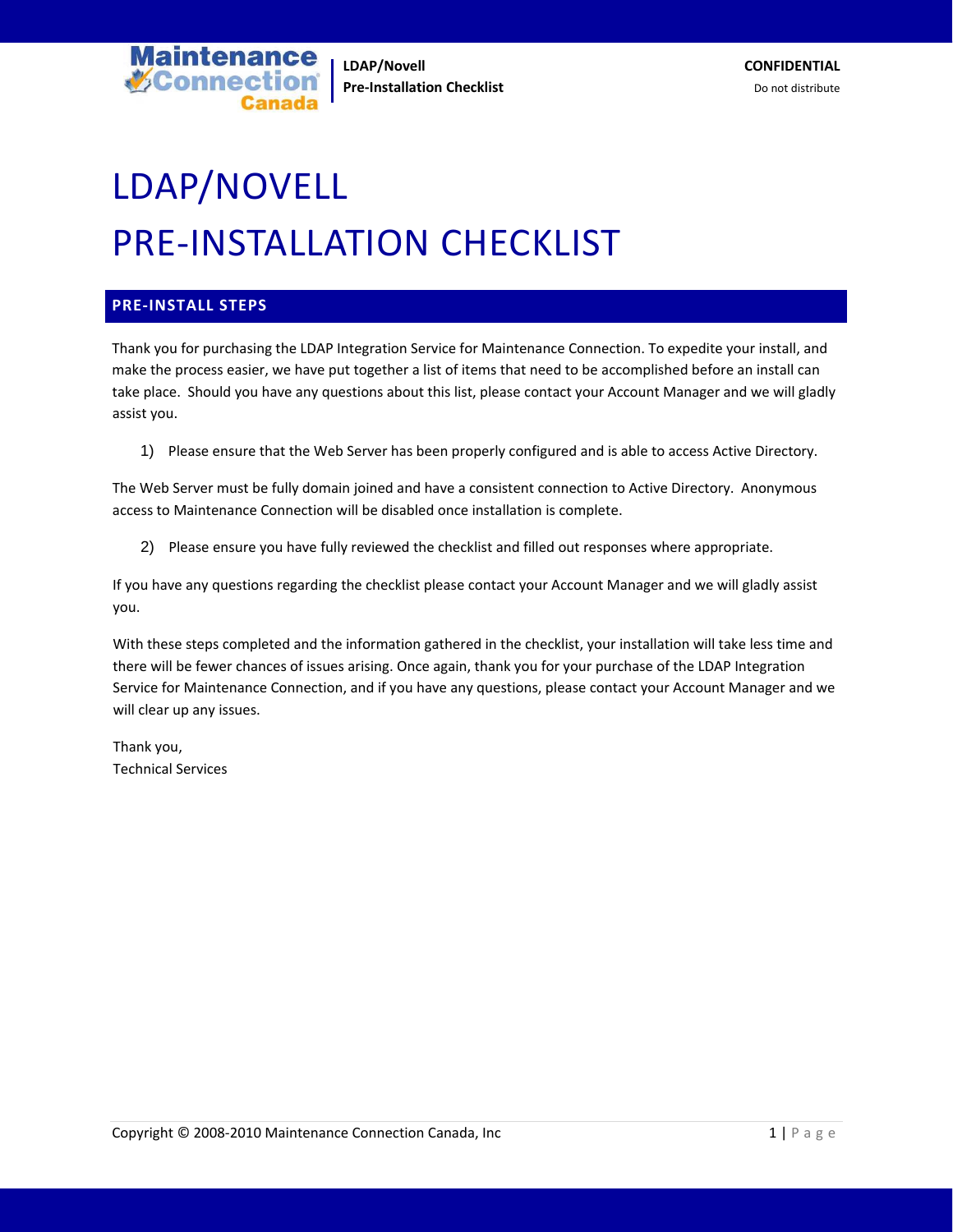

# **CHECKLIST**

| <b>PRE-INSTALL QUESTIONS</b>                                                                | <b>ANSWERS</b> |
|---------------------------------------------------------------------------------------------|----------------|
| Is the LDAP Integration Service Install File<br>downloaded to the Web Server?               |                |
| LDAP Path?<br>LDAP Port? [default 389]                                                      |                |
| The user DN to be used to access the LDAP server?                                           |                |
| Password for the user to access the LDAP server?<br>(password can be provided during setup) |                |

## **LDAP CONFIGURATION SETTINGS ANSWERS**

When a user is imported from LDAP the Labor (or Requester) record is populated with information contained within the LDAP directory. These are the LDAP fields containing the information that should be used to populate the generated Labor/Requester record.

| Username [cn]                                                                                                                   |  |
|---------------------------------------------------------------------------------------------------------------------------------|--|
| First name [givenName]                                                                                                          |  |
| Last name [sn]                                                                                                                  |  |
| E-mail Address [mail]                                                                                                           |  |
| Work Phone (optional)?<br>A 30 character field. Not automatically formatted.                                                    |  |
| Home Phone (optional)?<br>A 30 character field. Not automatically formatted.                                                    |  |
| Mobile Phone (optional)?<br>A 30 character field. Not automatically formatted.                                                  |  |
| Fax (optional)?<br>A 30 character field. Not automatically formatted.                                                           |  |
| User Enabled?<br>A field that will mark users as being disabled. If the field exists<br>it must contain TRUE for enabled users. |  |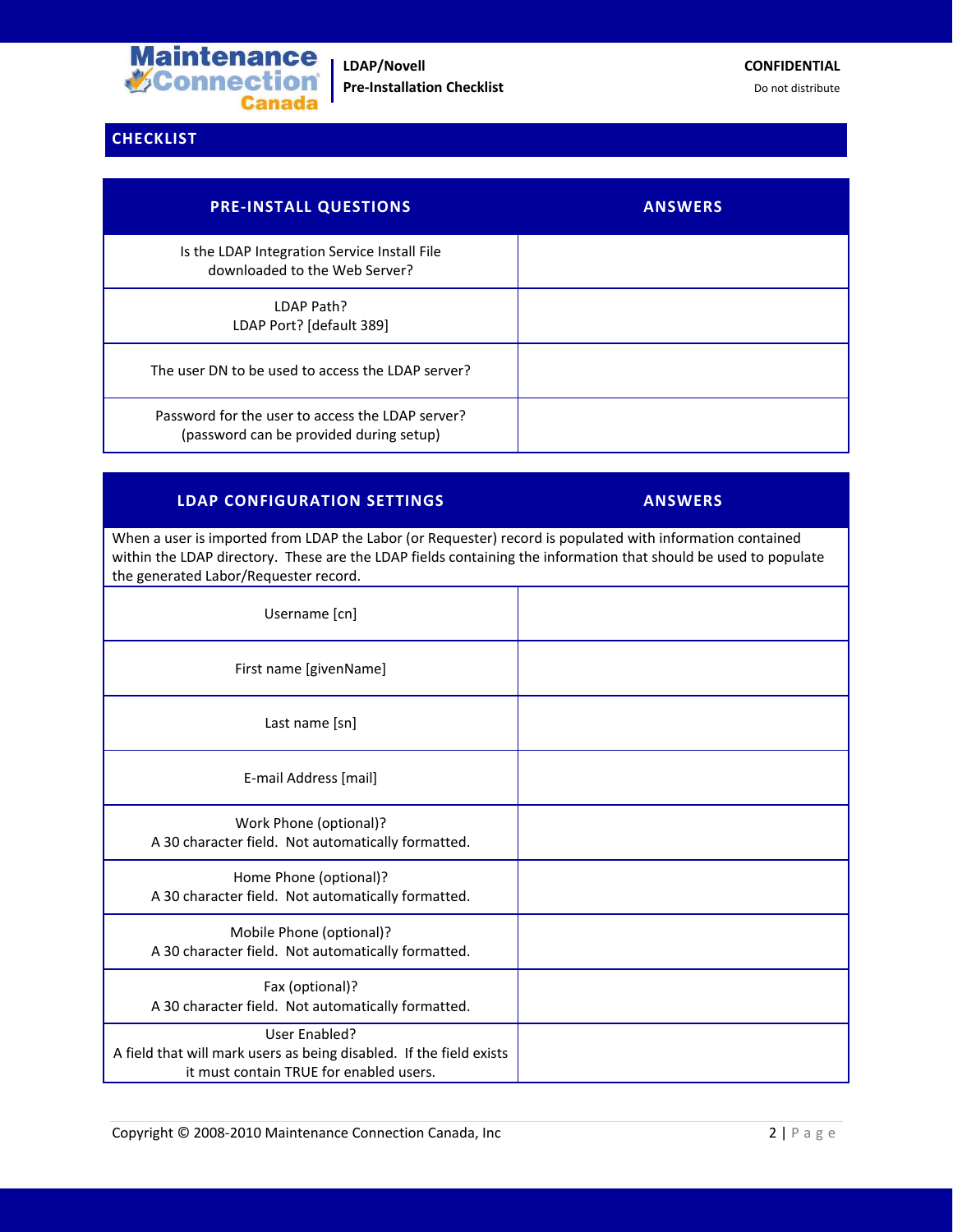

**LDAP/Novell CONFIDENTIAL Pre-Installation Checklist** Do not distribute

## **DEFAULT VALUES ANSWERS**

When Active Directory contains a user that does not have information that is required by Maintenance Connection these default values are used. The defaults can be decided during installation if unsure.

Default e‐mail address for users?

| <b>ROLE MAPPINGS</b>                                                                                                                                                                                                    | <b>ANSWERS</b> |
|-------------------------------------------------------------------------------------------------------------------------------------------------------------------------------------------------------------------------|----------------|
| There are an unlimited number of Access Groups allowed to exist within Maintenance Connection. Role mapping<br>allows for mapping a LDAP role to its security preferences (Access Group) within Maintenance Connection. |                |
| What LDAP role(s) contains all users that should only have<br>Requester access to Maintenance Connection?<br>Recommended: Domain Users                                                                                  |                |
| What other LDAP role(s) contain users that should be mapped<br>to Maintenance Connection (Admin or Techs)?                                                                                                              |                |
| Approximately how many users are currently in each LDAP<br>role?                                                                                                                                                        |                |
| Should future Access Group management be performed by<br>Maintenance Connection or LDAP?<br>*Note: Initial import always uses LDAP *                                                                                    |                |

| <b>CONFIGURATION</b>                                                                                                                                                                                                                             | <b>ANSWERS</b> |
|--------------------------------------------------------------------------------------------------------------------------------------------------------------------------------------------------------------------------------------------------|----------------|
| When users are added into Maintenance Connection they are required to be approved before the accounts can be<br>used. These control how/if the system will automatically approve the users or if an Administrator must manually<br>approve them. |                |
| Should all users be automatically approved?                                                                                                                                                                                                      |                |
| If No, which Access Groups should be automatically approved?<br>Recommended: Requesters.                                                                                                                                                         |                |